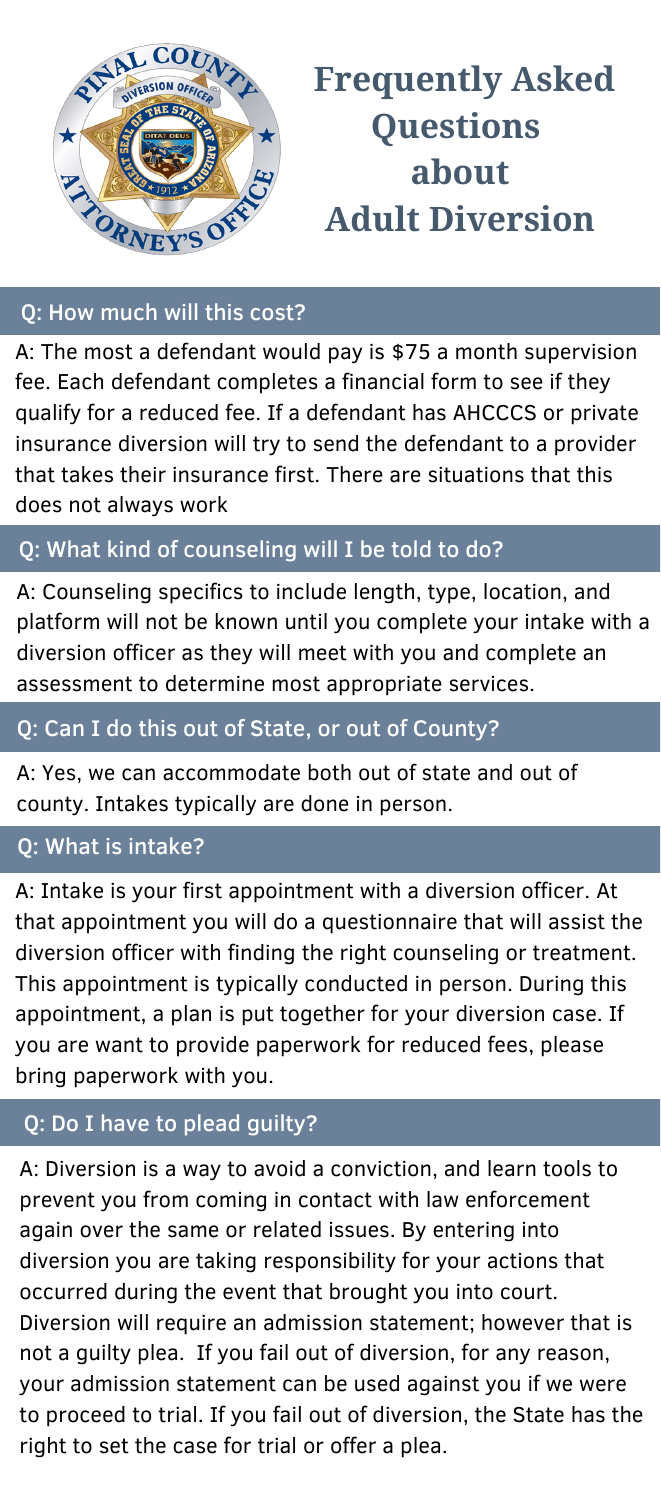A: That answer depends on a lot of factors and is not something that we can answer at this stage. Diversion candidates are given 6 months to complete diversion upfront, however many may finish the program before the 6 month mark. Diversion extensions can be given on a case by case basis.

A: If you successfully complete diversion, you will earn a dismissal in your case. As soon as you complete the requirements that are set for you by the diversion officer assigned to your case, the State prosecutor's office is notified and the case is dismissed. Once the case is dismissed, it will show it was dismissed on your record.

#### Q: How long is diversion?

#### Q: Community Service – why 25 hours and where can I do it?

A: Getting removed from the diversion program is never anticipated and is very rare. However, there are times that the diversion team may decide you are no longer a good candidate for diversion, and prosecution would resume on your case. Some of the following are reasons that could occur, however this is not an extensive list:

A: 25 hours is the standard that we assign to all cases in justice court. It is up to your diversion officer on where you can complete your hours; however typically we are looking for new service – not something that you have done recently. In addition, it is usually required to be with a nonprofit that you are not currently volunteering with. Your diversion officer can at times give community service hours for some donation drives, or give extra hours for in person service at certain in need locations. At times, diversion might offer additional classes that you can attend for community service hours instead of typical community service. However all diversion candidates should understand that is done at the diversion officer's discretion and is on a pure case by case review.

## Q: What will it show on my record?

- 1) Not filling out admission statement
- 2) Committing a new offense, or not telling diversion about a prior felony offense
- 3) Not completing counseling
- 4) Not paying restitution or diversion fees

## Q: How do you get kicked out of diversion?